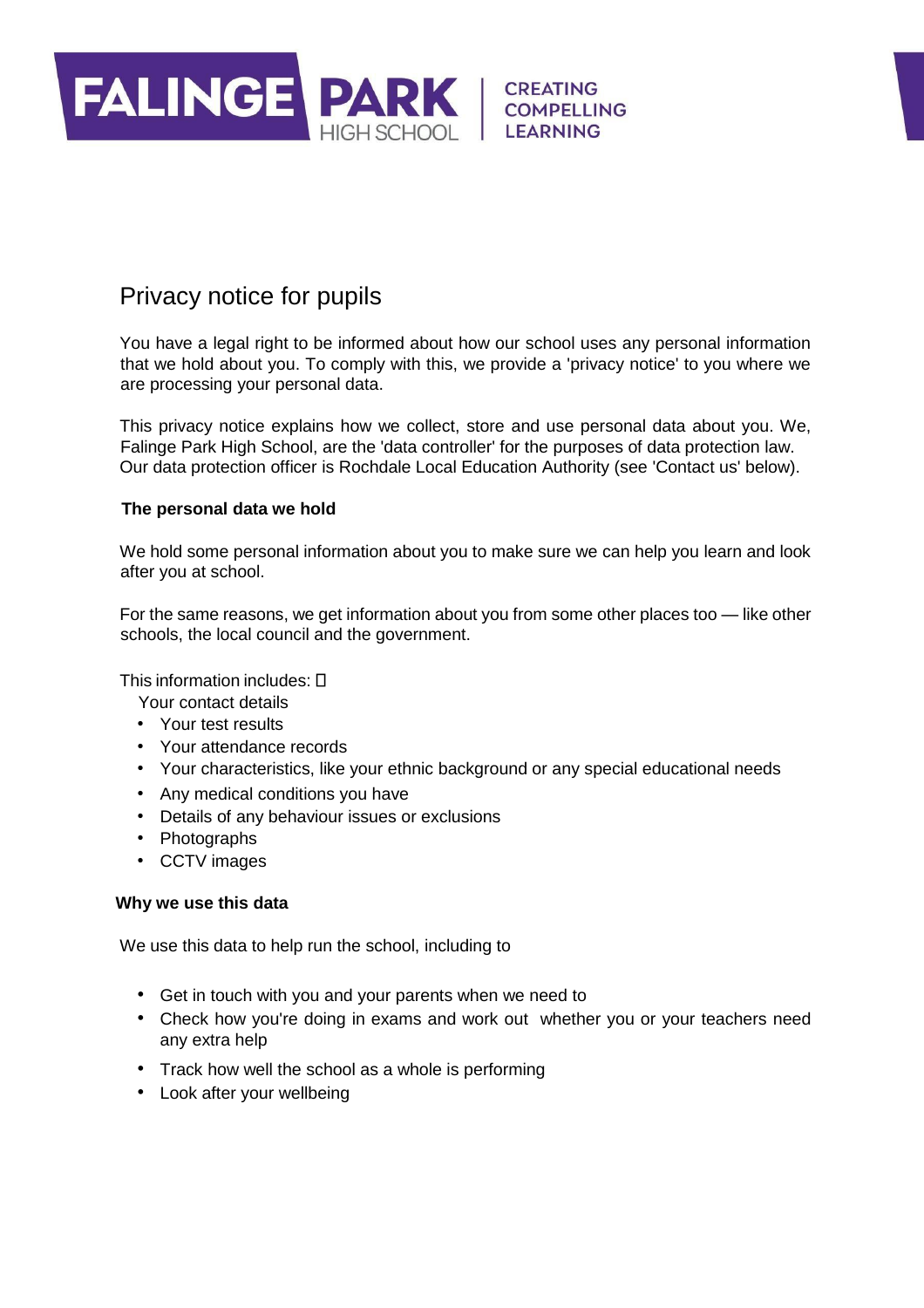# **Our legal basis for using this data**

We will only collect and use your information when the law allows us to. We collect and use pupil information under Article 6(1) (f) – Legitimate Interests.

Most often, we will use your information where:

- We need to comply with the law
- We need to use it to carry out a task in the public interest (in order to provide you with an education)

Sometimes, we may also use your personal information where:

- You, or your parents/carers have given us permission to use it in a certain way
- We need to protect your interests (or someone else's interest)

Where we have got permission to use your data, you or your parents/carers may withdraw this at any time. We will make this clear when we ask for permission, and explain how to go about withdrawing consent.

Some of the reasons listed above for collecting and using your information overlap, and there may be several grounds which mean we can use your data.

## **Collecting this information**

While in most cases you, or your parents/carers, must provide the personal information we need to collect, there are some occasions when you can choose whether or not to provide the data.

We will always tell you if it's optional. If you must provide the data, we will explain what might happen if you don't.

#### **How we store this data**

We will keep personal information about you while you are a pupil at our school. We may also keep it after you have left the school, where we are required to by law.

As a guide we use the Information and Records Management Society's rules for keeping and disposing of records. This sets out how long we must keep information about pupils.

# **Data sharing**

We do not share personal information about you with anyone outside the school without permission from you or your parents/carers, unless the law and our policies allow us to do so.

Where it is legally required, or necessary for another reason allowed under data protection law, we may share personal information about you with: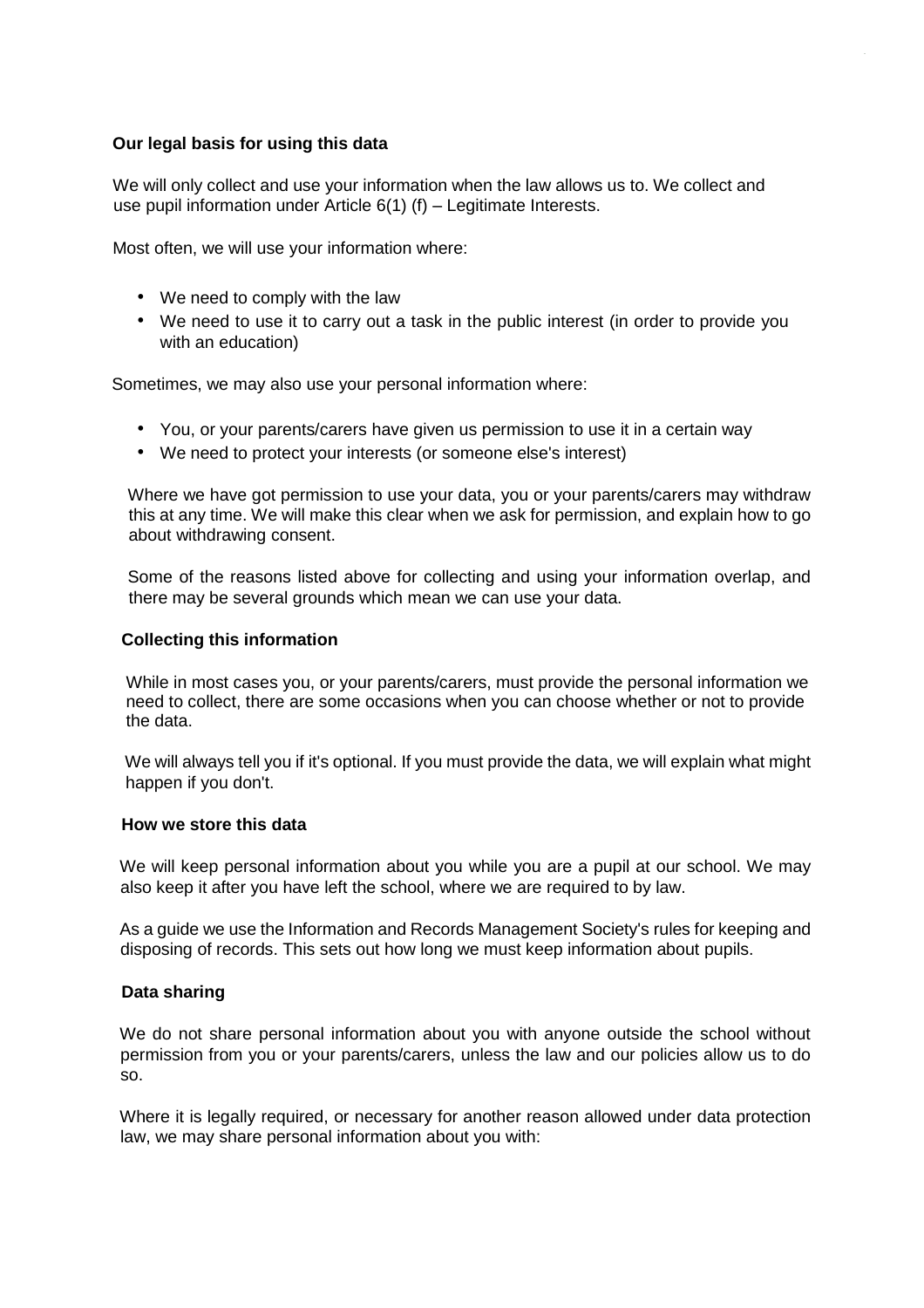- Our local authority to meet our legal duties to share certain information with it, such as concerns about pupils ' safety and exclusions
- The Department for Education (a government department)
- Your family and representatives
- Educators and examining bodies
- Our regulator (the organisation or "watchdog" that supervises us), e.g. Ofsted
- Suppliers and service providers so that they can provide the services we have contracted them for
- Central and local government
- Our auditors
- Survey and research organisations
- Health authorities
- Health and social welfare organisations
- Professional advisers and consultants
- Police forces, courts, tribunals
- Professional bodies

#### **National Pupil Database**

We are required to provide information about you to the Department for Education (a government department) as part of data collections such as the school census.

Some of this information is then stored in the National Pupil Database, which is managed by the Department for Education and provides evidence on how schools are performing. This, in turn, supports research.

The database is held electronically so it can easily be turned into statistics. The information it holds is collected securely from schools, local authorities, exam boards and others.

The Department for Education may share information from the database with other organisations which promote children's education or wellbeing in England. These organisations must agree to strict terms and conditions about how they will use your data.

You can find more information about this on the Department for Education's webpage on how it collects and shares research data.

You can also contact the Department for Education if you have any questions about the database.

#### **Youth support services**

Once you reach the age of 13, we are legally required to pass on certain information about you to youth support services providers, as it has legal responsibilities regarding the education or training of 13-19 year-olds.

This information enables it to provide youth support services, post-16 education and training services, and careers advisers.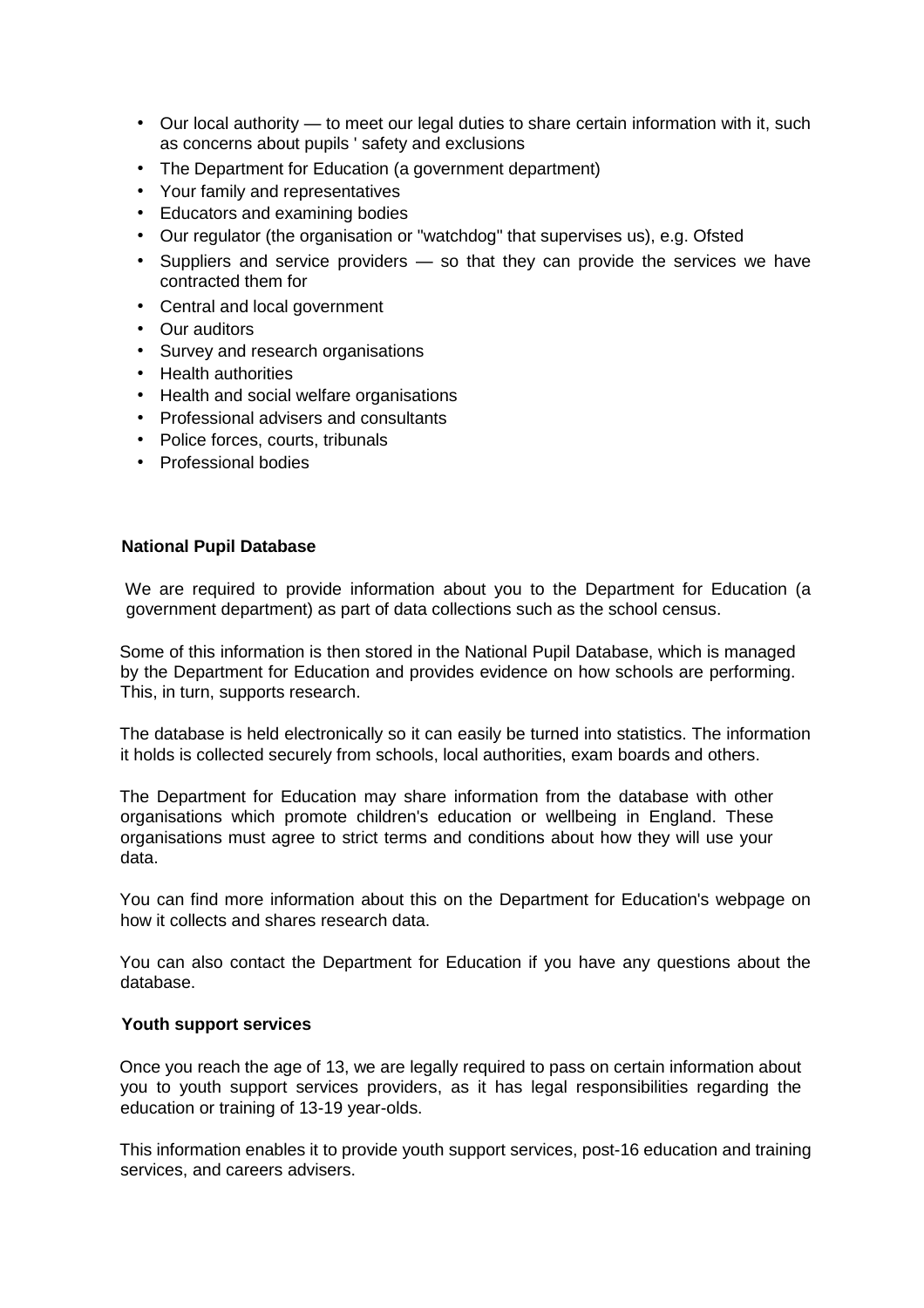Your parents/carers, or you once you're 16, can contact our data protection officer to ask us to only pass your name, address and date of birth to these youth support services providers.

# **Transferring data internationally**

Where we share data with an organisation that is based outside the European Economic Area, we will protect your data by following data protection law.

## **Your rights**

## **How to access personal information we hold about you**

You can find out if we hold any personal information about you, and how we use it, by making a **'subject access request'**, as long as we judge that you can properly understand your rights and what they mean.

If we do hold information about you, we will:

- Give you a description of it
- Tell you why we are holding and using it, and how long we will keep it for
- Explain where we got it from, if not from you or your parents
- Tell you who it has been, or will be, shared with
- Let you know if we are using your data to make any automated decisions (decisions being taken by a computer or machine, rather than by a person)
- Give you a copy of the information

You may also ask us to send your personal information to another organisation electronically in certain circumstances.

If you want to make a request please contact our data protection officer at office@falingepark.com.

#### **Your other rights over your data**

You have other rights over how your personal data is used and kept safe, including the right to:

- Say that you don't want it to be used if this would cause, or is causing, harm or distress
- Stop it being used to send you marketing materials
- Say that you don't want it used to make automated decisions (decisions made by a computer or machine, rather than by a person)
- Have it corrected, deleted or destroyed if it is wrong, or restrict our use of it
- Claim compensation if the data protection rules are broken and this harms you in some way